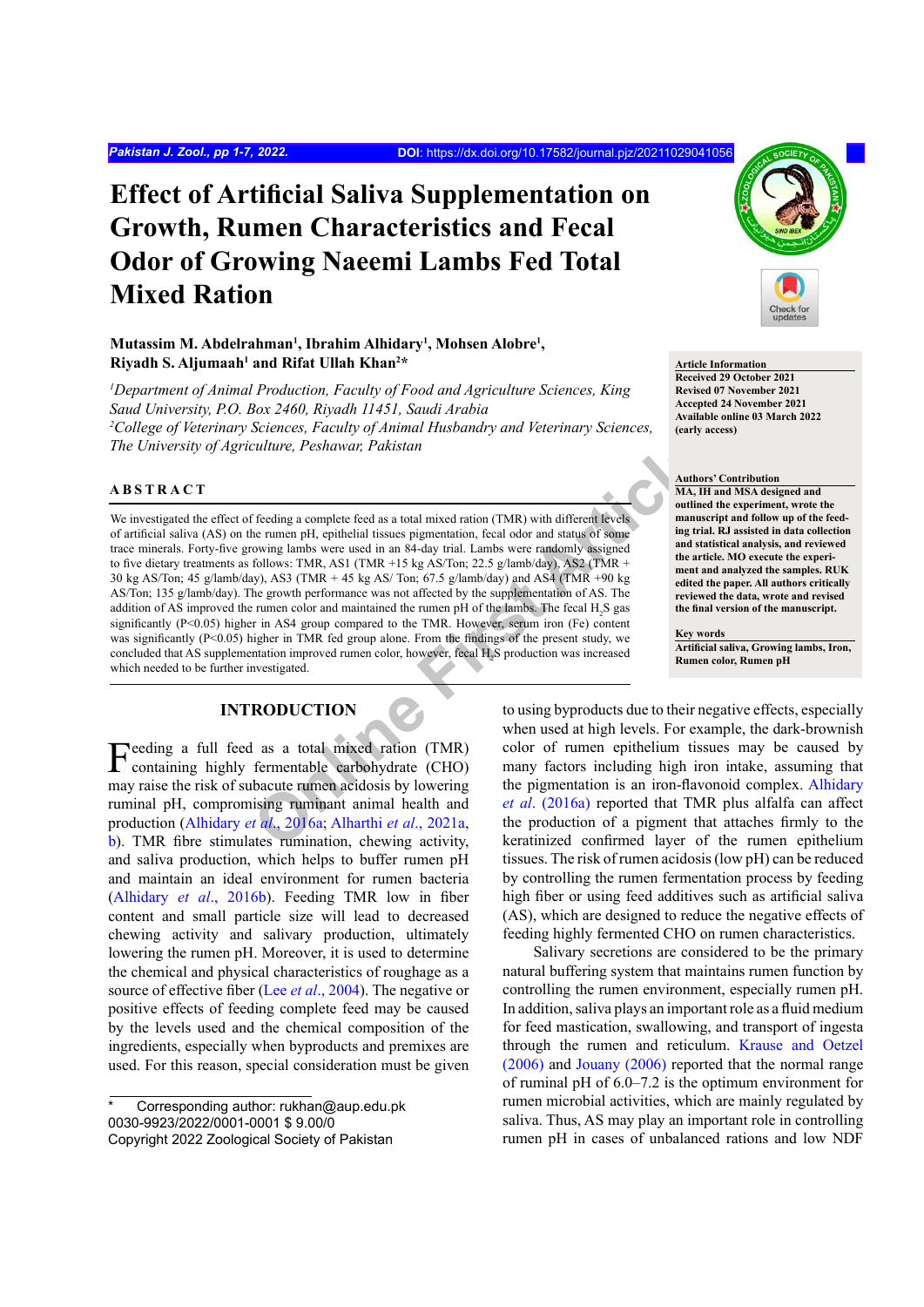dietary levels. AS is produced in the form of powder containing a mixture of chemical compounds (NaHCO<sub>3</sub>, KCl, CaCl<sub>2</sub>, Na<sub>2</sub>HO<sub>4</sub>.12H<sub>2</sub>O, NaCl, and MgSO<sub>4</sub>.7H<sub>2</sub>O) in appropriate proportions ([McDougall, 1948](#page-5-3)).

The objective of this trial was to study the effects of feeding four levels of AS on the rumen characteristics, trace minerals, and fecal odor status of growing lambs fed complete feed as a TMR.

## **MATERIALS AND METHODS**

## *Ethical approval*

This study was approved by the Ehtical Committee on Animal Rights, King Saud University, Riadh, Saudi Arabia.

## *Animals and study design*

At the end of the trial, four large are very containing a mixed are used in an 84-days trial. Lambs using a Minohal Chroma Meter (4) and the dotter of trunca and external and external and external parasites. ( $L^*$  = value A total of 45 growing lambs (25±3 kg average body weight; 90 days old) were used in an 84-days trial. Lambs were weighed, ear tagged, vaccinated against clostridial diseases, and treated for internal and external parasites. Thereafter, the lambs were distributed randomly to group feeding pens, with three lambs per pen for fourteen days adaptation period for the new diets. On day 1 of the experimental period, the pens were randomly assigned to one of the five dietary treatments (nine lambs per treatment on the basis of weight). The dietary treatments were as follows: TMR, AS1 (TMR+15 kg AS/Ton, 22.5 g/lamb/ day), AS2 (TMR+30 kg AS/Ton, 45 g/lamb/day); AS3  $(TMR+45 kg AS/Ton, 67.5 g/lamb/day)$  and AS4 (TMR+90) kg AS/Ton, 135 g/lamb/day). Aartifical saliva is produced in a form of powder containing a mixture of chemical compounds (NaHCO<sub>3</sub>, KCl, CaCl<sub>2</sub>, Na2HO<sub>4</sub>.12H<sub>2</sub>O, NaCl, and  $MgSO<sub>4</sub>$ .7H<sub>2</sub>O) in appropriate proportions.

#### *Performance traits*

The weights of offered feed and feed refusals were measured weekly, and the feed intake was calculated on a dry matter basis per pen. Lambs were weighed before morning feeding at 0730 h on day 1 of the study and at the end of the study. The gain to feed ratio for each lamb was calculated and expressed as body weight gain per kg of dry matter intake.

#### *Serum minerals*

Blood samples were collected from each lamb via jugular venipuncture at the end of the study. Serum was obtained by centrifugation at  $2400 \times g$  for 15 min at 4 °C. Serum trace mineral concentrations were analyzed at the beginning and the end of the trial using ICP-MS (Inductively Coupled Plasma-Mass Spectrometer: Perkin Elmer, USA).

#### *Rumen pH*

The pH values of ruminal fluid from three lambs/ treatment were measured at 30-min intervals for 60 d using rumen pH/temperature sensor (Horiba Twin pH, Spectrum Technologies, Inc. 60544, Plainfield, IL, USA) , and measurements were stored using a data logger and analyzed after downloading. The pH value of ruminal fluid was recorded every 30 min, and hourly means were calculated. Samples for rumen pH were taken on weekly basis after three h of feeding the AS. The average values for the whole experimental perios of each treatment were compared.

#### *Rumen color*

At the end of the trial, four lambs from each treatment were randomly slaughtered, and rumen tissue samples were collected from the dorsal sac and used for color measurement. The color of rumen tissues was determined using a Minolta Chroma Meter (Konica Minolta, CR-400, Japan) with a CIELAB Color System for the color values  $(L^* =$  value designates lightness).

#### *Fecal odor gases*

Before the end of the feeding trial, three lambs were selected from each treatment for the determination of fecal odor gases. Feces and urine were collected daily for 4 d and mixed well, and then homogenized samples were taken. Fecal samples were mixed with urine in a glass tube (50 g feces with 25 mL urine; 12 tubes per treatment). Gas concentrations were measured using Gastec detector tubes designed for  $H_2S$ ,  $NH_3$ , and acetic acid (Gastec Corp., Kitagawa, Japan).

#### *Statistical analysis*

All data was analyzed as a Complete Randomized Design with repeated measurements using the PROC Mixed and GLM Models of SAS. Means were separated using Tukey test. Significant differences were considered at  $P < 0.05$ .

#### **RESULTS**

*Feed intake, body weight gain, and feed conversion ratio*

[Table I](#page-2-0) shows the effect of treatments on the growth performance and feed efficiency of growing Naeemi lambs fed different levels of AS. Lambs fed TMR and AS had no significant effect on body weight gain, feed intake and FCR.

#### *Rumen fluid pH*

[Table II](#page-2-1) shows the rumen pH of the TMR and the treatment groups. As a general trend, addition of AS at all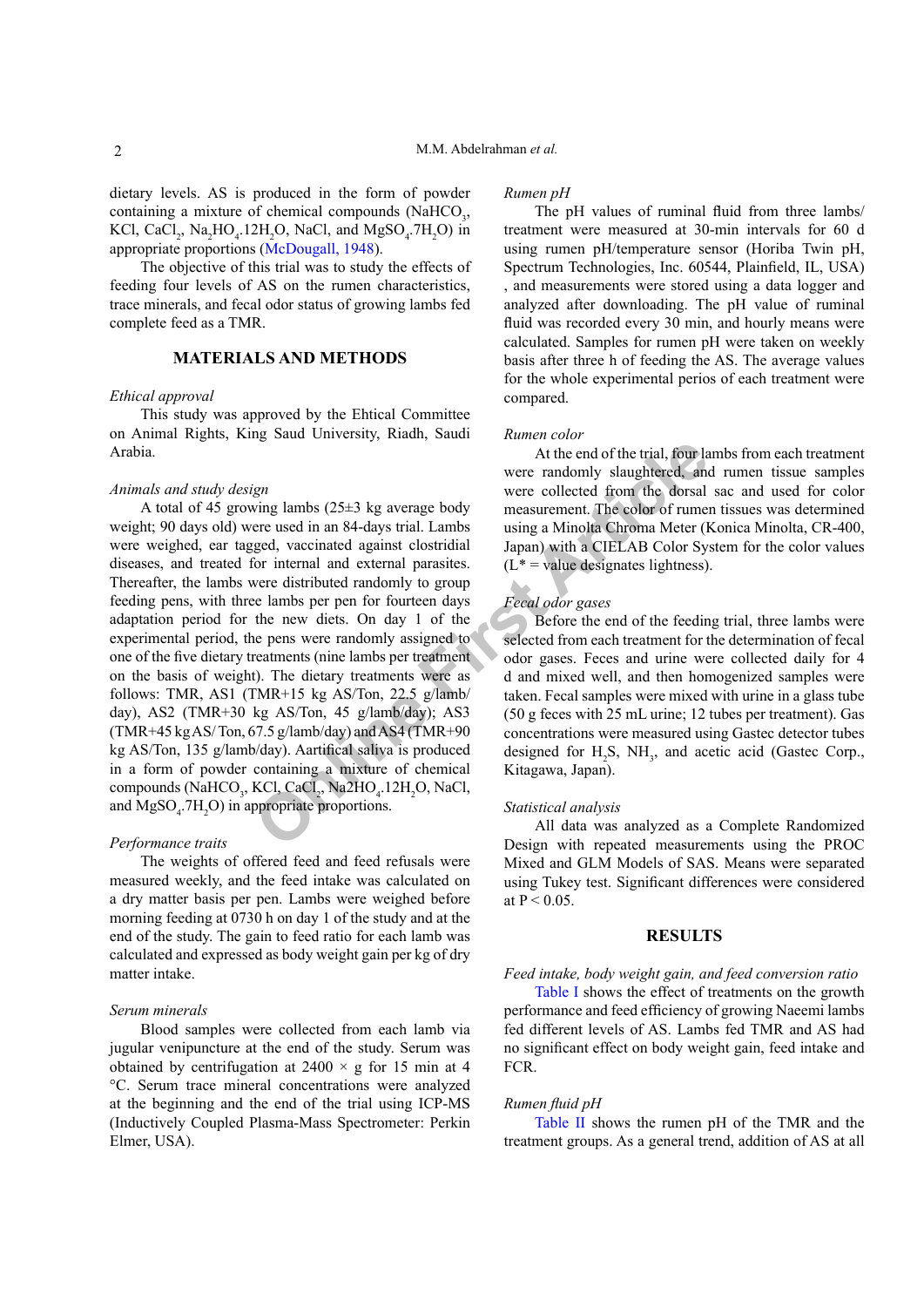levels increased ( $P > 0.05$ ) the rumen pH compared with TMR.

<span id="page-2-0"></span>**Table I. Effect of dietary different levels of artificial saliva on the performance of growing lambs fed complete feed as TMR.**

| <b>Measurements treatments</b> | TFI (Kg)            | BWG(Kg) | <b>FCR</b>        |
|--------------------------------|---------------------|---------|-------------------|
| AB                             | 140.51a             | 18.08b  | 7.94a             |
| <b>TMR</b>                     | 142.59a             | 26.83a  | 5.32b             |
| AS1                            | 133.31d             | 22.14c  | 6.03 <sub>b</sub> |
| AS <sub>2</sub>                | 135.23d             | 22.07c  | 6.15 <sub>b</sub> |
| AS3                            | 129.70 <sub>b</sub> | 21.54c  | 6.04 <sub>b</sub> |
| AS4                            | 125.73 <sub>b</sub> | 19.44b  | 7.29a             |
| <b>SEM</b>                     | 1.86                | 0.74    | 0.23              |
| P value                        | 0.001               | 0.000   | 0.000             |

AB, traditional feeding; TMR, Total mixed ration; AS1, artificial level 1; AS2, artificial level 2; AS3, artificial level 3; AS4, artificial level 4. TFI, total feed intake; BWG, body weight gain and FCR, feed conversion ratio; SEM, Standard error of the means. Column with different superscripts with small letters show significant differences

<span id="page-2-1"></span>**Table II. Time distribution throughout the day of rumen pH changes for lambs fed artificial saliva.**

| pH                              | Traditional TMR T1 |     |                 | T2      | T3   | <b>T4</b> |
|---------------------------------|--------------------|-----|-----------------|---------|------|-----------|
|                                 | AB                 |     | AS1.            | AS2 AS3 |      | AS4       |
| less than 5.3                   |                    | 870 | 0               |         | 0    |           |
| $5.3 - 5.8$                     |                    | 570 | 15 <sub>1</sub> | 1065    |      | 968       |
| $5.8 - 7$                       | 1440               | 0   | 1425 375        |         | 1440 | 473       |
| For abbreviations, see Table I. |                    |     |                 |         |      |           |

## *Rumen color*

The effects of treatment on the color of rumen tissues are presented in [Table III.](#page-2-2) As a general trend, feeding all AS levels caused an improvement in color values (L values) compared with TMR alone. The rumen tissue color of lambs from the AS1 group showed a significant ( $P \leq$ 0.05) improvement in color values compared with TMR and other levels of AS2, 3, and 4.

#### *Fecal odor*

Regarding the unacceptable fecal odors linked to acetic acid,  $H_2S$ , and  $NH_3$  emis-sions, there was no significant effect of treatment on acetic acid emission levels, but sigmificant differences were reported for  $H_2S$  emissions as a result of the treatments. A sig-nificantly lower fecal  $H_2S$ level was reported for lambs fed TMR, and a higher level was reported for lambs from AS4. Furthermore, for NH<sub>3</sub> levels, no significant differences were found between the control and the treatment groups ([Table IV](#page-2-3)).

<span id="page-2-2"></span>**Table III. Minimum, maximum, and average rumen fluid pH during the day in treatments supplemented with artificial saliva.**

|         | Traditional TMR T1 T2 T3 |      |  |                             | T4 |
|---------|--------------------------|------|--|-----------------------------|----|
|         | AB                       |      |  | AS1 AS2 AS3 AS4             |    |
| Mean    | 6.05                     | 5.28 |  | 5.88 5.68 6.05 5.70         |    |
| Minimum | 485                      | 4.66 |  | 5.19 4.72 4.91 4.94         |    |
| Maximum | 7.01                     | 6.62 |  | 6.38 6.82 6.90 7.18         |    |
| ST.V    | 0.41                     | 0.33 |  | $0.18$ $0.42$ $0.32$ $0.47$ |    |
| .       |                          |      |  |                             |    |

For abbreviations, see Table I. ST.V, standard of variation.

<span id="page-2-3"></span>**Table IV. Effect of dietary different levels of artificial saliva on fecal odor gases of growing lambs fed complete feed as TMR.**

|                                | 125.73b            | 19.44b                                                                                           | 7.29a                         | plete feed as TMR.  |  | saliva on fecal odor gases of growing lambs fed com-<br>Acetic acid<br>H, S<br>(ppm)<br>(ppm)<br>1.69<br>31.25b<br>1.63<br>151.25c<br>1.05<br>96.25c<br>1.19<br>190.00c<br>1.56<br>360,00d<br>2.00<br>782.50a<br>0.17<br>22.00<br>0.650<br>0.010<br>For abbreviations, see Table I. SEM, Standard error means. Columns with<br>different superscripts with small letters showed significant differences.<br>Table V shows the effect of the treatments on trace<br>minerals concentrations in the serum of the experimental<br>lambs. The results showed a significant difference between<br>all treatment groups in terms of Fe concentrations. Fe |        |  |  |
|--------------------------------|--------------------|--------------------------------------------------------------------------------------------------|-------------------------------|---------------------|--|-----------------------------------------------------------------------------------------------------------------------------------------------------------------------------------------------------------------------------------------------------------------------------------------------------------------------------------------------------------------------------------------------------------------------------------------------------------------------------------------------------------------------------------------------------------------------------------------------------------------------------------------------------|--------|--|--|
|                                | 1.86               | 0.74                                                                                             | 0.23                          |                     |  |                                                                                                                                                                                                                                                                                                                                                                                                                                                                                                                                                                                                                                                     |        |  |  |
|                                | 0.001              | 0.000                                                                                            | 0.000                         | <b>Measurements</b> |  |                                                                                                                                                                                                                                                                                                                                                                                                                                                                                                                                                                                                                                                     | NH,    |  |  |
|                                |                    | R, Total mixed ration; AS1, artificial level 1;                                                  |                               | treatment           |  |                                                                                                                                                                                                                                                                                                                                                                                                                                                                                                                                                                                                                                                     | (ppm)  |  |  |
|                                |                    | artificial level 3; AS4, artificial level 4. TFI,<br>weight gain and FCR, feed conversion ratio; |                               | AB                  |  |                                                                                                                                                                                                                                                                                                                                                                                                                                                                                                                                                                                                                                                     | 110.00 |  |  |
|                                |                    | means. Column with different superscripts                                                        |                               | <b>TMR</b>          |  |                                                                                                                                                                                                                                                                                                                                                                                                                                                                                                                                                                                                                                                     | 50.00  |  |  |
|                                | ficant differences |                                                                                                  |                               | AS1                 |  |                                                                                                                                                                                                                                                                                                                                                                                                                                                                                                                                                                                                                                                     | 106.25 |  |  |
|                                |                    | ibution throughout the day of                                                                    |                               | AS2                 |  |                                                                                                                                                                                                                                                                                                                                                                                                                                                                                                                                                                                                                                                     | 81.25  |  |  |
| r lambs fed artificial saliva. |                    |                                                                                                  |                               | AS3                 |  |                                                                                                                                                                                                                                                                                                                                                                                                                                                                                                                                                                                                                                                     | 60.00  |  |  |
|                                |                    |                                                                                                  |                               | AS4                 |  |                                                                                                                                                                                                                                                                                                                                                                                                                                                                                                                                                                                                                                                     | 50.00  |  |  |
| nal                            | TMR T1<br>AS1      | T <sub>2</sub><br>AS2                                                                            | <b>T4</b><br>T3<br>AS3<br>AS4 | <b>SEM</b>          |  |                                                                                                                                                                                                                                                                                                                                                                                                                                                                                                                                                                                                                                                     | 8.85   |  |  |
|                                |                    |                                                                                                  |                               | P value             |  |                                                                                                                                                                                                                                                                                                                                                                                                                                                                                                                                                                                                                                                     | 0.149  |  |  |
|                                | 870<br>$\Omega$    | $\Omega$<br>$\overline{0}$                                                                       | 0                             |                     |  |                                                                                                                                                                                                                                                                                                                                                                                                                                                                                                                                                                                                                                                     |        |  |  |
|                                | 15.<br>570         | 1065<br>$\Omega$                                                                                 | 968                           |                     |  |                                                                                                                                                                                                                                                                                                                                                                                                                                                                                                                                                                                                                                                     |        |  |  |
|                                | $\theta$           | 1425 375                                                                                         | 473<br>1440                   |                     |  |                                                                                                                                                                                                                                                                                                                                                                                                                                                                                                                                                                                                                                                     |        |  |  |
| Ī.                             |                    |                                                                                                  |                               | Trace elements      |  |                                                                                                                                                                                                                                                                                                                                                                                                                                                                                                                                                                                                                                                     |        |  |  |
|                                |                    |                                                                                                  |                               |                     |  |                                                                                                                                                                                                                                                                                                                                                                                                                                                                                                                                                                                                                                                     |        |  |  |
|                                |                    |                                                                                                  |                               |                     |  |                                                                                                                                                                                                                                                                                                                                                                                                                                                                                                                                                                                                                                                     |        |  |  |
|                                |                    | tment on the color of rumen tissues                                                              |                               |                     |  |                                                                                                                                                                                                                                                                                                                                                                                                                                                                                                                                                                                                                                                     |        |  |  |
|                                |                    | <b>E</b> III. As a general trend, feeding                                                        |                               |                     |  |                                                                                                                                                                                                                                                                                                                                                                                                                                                                                                                                                                                                                                                     |        |  |  |
|                                |                    |                                                                                                  |                               |                     |  |                                                                                                                                                                                                                                                                                                                                                                                                                                                                                                                                                                                                                                                     |        |  |  |

#### *Trace elements*

Table V shows the effect of the treatments on trace minerals concentrations in the serum of the experimental lambs. The results showed a significant difference between all treatment groups in terms of Fe concentrations. Fe concentration was significantly  $(P \le 0.05)$  higher in TMR compared to the treatments.

## **DISCUSSION**

Feeding ruminant animal complete feed with high fermentable carbohydrate increases the levels of ruminal organic acids such as volatile fatty acids (VFAs) and lactic acid accumulation, which may cause acidosis by decreasing pH. As a consequence, the pH of the rumen drops. Ruminal pH levels of 5.6 and lower are used to characterize subacute ruminal acidosis (SARA) and ruminal acute acidosis (RAA) ([Nagaraja and Tigemeyer,](#page-5-4) [2007\)](#page-5-4). Immediately after feeding, rumen pH normally drops, but it causes problems when it is low for more than 3 h. This can have a negative effect on animal health and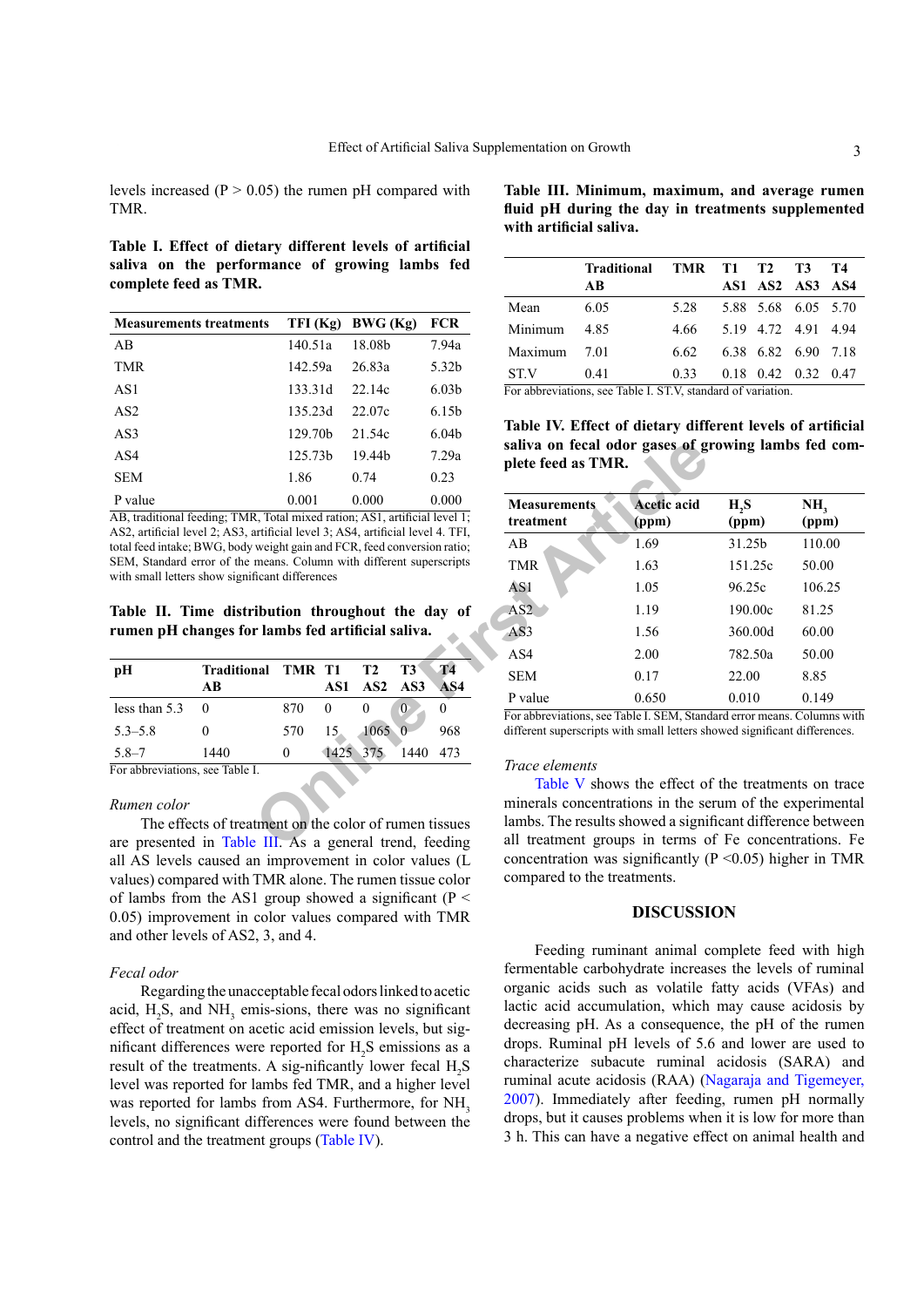| <b>Treatments</b>                                                                       |                   |                   |                                  |                   |                                                                                                                                                                                                                                                                                                                                                                               |                                                  |            |         |
|-----------------------------------------------------------------------------------------|-------------------|-------------------|----------------------------------|-------------------|-------------------------------------------------------------------------------------------------------------------------------------------------------------------------------------------------------------------------------------------------------------------------------------------------------------------------------------------------------------------------------|--------------------------------------------------|------------|---------|
| <b>Trace elements</b>                                                                   | AВ                | TMR               | AS1                              | AS <sub>2</sub>   | AS3                                                                                                                                                                                                                                                                                                                                                                           | AS4                                              | <b>SEM</b> | P value |
| Mn, $\mu_{g/L}$                                                                         | 2.95 <sup>b</sup> | 4.13 <sup>a</sup> | 4.10 <sup>a</sup>                | 4.02 <sup>a</sup> | 3.76 <sup>a</sup>                                                                                                                                                                                                                                                                                                                                                             | 4.31 <sup>a</sup>                                | 0.13       | 0.001   |
| Fe, $m_{g/L}$                                                                           | 1.32              | 1.40              | 1.43                             | 1.48              | 1.34                                                                                                                                                                                                                                                                                                                                                                          | 1.50                                             | 0.02       | 0.23    |
|                                                                                         | 0.42              | 0.48              | 0.49                             | 0.48              | 0.47                                                                                                                                                                                                                                                                                                                                                                          | 0.48                                             | 0.01       | 0.15    |
|                                                                                         | 1.13              | 0.93              | 1.00                             | 0.96              | 1.02                                                                                                                                                                                                                                                                                                                                                                          | 1.48                                             | 0.08       | 0.60    |
|                                                                                         | 0.58 <sup>a</sup> | 0.68 <sup>b</sup> | 0.77 <sup>b</sup>                | 0.71 <sup>b</sup> | 0.67 <sup>b</sup>                                                                                                                                                                                                                                                                                                                                                             | 1.02 <sup>a</sup>                                | 0.04       | 0.02    |
| Se, $\mu_{gL}$                                                                          | 112.58            | 129.61            | 151.67                           | 120.89            | 134.93                                                                                                                                                                                                                                                                                                                                                                        | 157.36                                           | 7.33       | 0.54    |
| Co, $\mu_{g/L}$<br>$Cu,$ $_{mg/L}$<br>$Zn$ , $_{mg/L}$<br>$\mathbf{r}$ and $\mathbf{r}$ | $m + 1$ $r + 1$   | $\cdots$          | $\sim$ $\sim$ $\sim$ $\sim$<br>. |                   | $\ddot{\phantom{a}}$ . $\ddot{\phantom{a}}$ . $\ddot{\phantom{a}}$ . $\ddot{\phantom{a}}$ . $\ddot{\phantom{a}}$ . $\ddot{\phantom{a}}$ . $\ddot{\phantom{a}}$ . $\ddot{\phantom{a}}$ . $\ddot{\phantom{a}}$ . $\ddot{\phantom{a}}$ . $\ddot{\phantom{a}}$ . $\ddot{\phantom{a}}$ . $\ddot{\phantom{a}}$ . $\ddot{\phantom{a}}$ . $\ddot{\phantom{a}}$ . $\ddot{\phantom{a}}$ | $\sim$ $\sim$ $\sim$ $\sim$ $\sim$ $\sim$ $\sim$ |            | $\sim$  |

<span id="page-3-0"></span>**Table V. Effect of dietary different levels of artificial saliva on blood serum mineral concentrations of growing lambs fed complete feed as TMR.**

For abbreviations, see Table I. a, b Means with different superscripts within each row were significantly different. SEM, Standard error of means.

Example the dark coloration of the rumen<br> **AB** group. The rumen tissue colusterman, 1992). This coloration group showed a significant ( $P$  va high intake of iron from plant color values compared with TMR<br> **KC**, which cont productivity and cause dark coloration of the rumen epithelial tissues (Shusterman, 1992). This coloration may also be caused by a high intake of iron from plant byproducts such as PKC, which contain high levels of minerals, especially iron (Alimon, 2004) and phenols. The iron reacts with phenols when the pH drops in the rumen fluid to form a blackening ferric-polyphenol compound ([Hamada](#page-5-7) *et al*., 1969), which may lead to discoloration of the rumen epithelial tissues. The complete feed confirmed the formation of black stain in the rumen tissues, which makes it unacceptable to consumers (Hamada *et al*., 1969; [McGuire](#page-5-8) *et al*., 1985). On the other hand, incomplete microbial degradation of dietary nutrients such as protein and carbohydrates in complete feed as a result of pH decreases which may increase odorous compounds in the manure ([Zhu and Jacobson, 1999](#page-6-0)). These can harm human health and cause environmental pollution. This trial examined the effect of using AS as a rumen buffering feed additive to control rumen pH and avoid acidosis, and consequently to enhance the rumen microbial fermentation process to reduce fecal odors.

In this study, the lambs fed TMR had pH values in the rumen fluid as follows: 5.3 for 870 min after feeding and from 5.3 to 5.8 for 570 min per day, with a mean value of 5.28 ([Tables II,](#page-2-1) [III](#page-2-2)). This can be linked to the very dark color in rumen tissues  $(L = 29.1)$ . The addition of AS caused an increase in pH values compared to the TMR group and improved rumen tissue color. This result confirms that feeding TMR can reduce rumen fluid pH and form blackening ferric-polyphenol compounds that result from the inclusion of palm kernel meal in the complete feed. As a general trend, the addition of AS at all levels increased the rumen pH compared with TMR, but was almost the same as that of the AB group.

Furthermore, feeding all AS levels caused an improvement in color values (L values) compared with TMR alone, but was lower than that of rumen tissues in the

AB group. The rumen tissue color of lambs from the AS1 group showed a significant  $(P < 0.05)$  improvement in color values compared with TMR and other levels of AS2, 3, and 4, but tissue from AB lambs showed a significantly brighter coloring compared with the other groups. The darker color, lower rumen fluid, and other performance measures of growing lambs fed TMR consisting of PKC compared with traditional feeding have been reported in several recent studies (Alhidary *et al*., 2016a, [b](#page-5-9), [2017](#page-5-9); Abdelrahman *et al*., 2017, [2019](#page-4-4)). In order to reduce serious health disorders caused by rumen acidosis that can negatively affect ruminant animal performance, it is crucial to search for a good alternative to improve rumen pH (Aschenbach *et al*., 2011; [Owens and Basalah, 2016](#page-5-10)). Different commercial buffering additives ([Mao](#page-5-11) *et al*., 2017) have been introduced to the market to help with maintenance of proper rumen pH levels. These include AS, sodium bicarbonate, calcified seaweed, and malic acid, which can be added to TMR [\(Alhidary](#page-5-9) *et al*., 2017; Abdelrahman *et al*., 2019). A recent study conducted by Alhidary *et al*. (2019), supported our finding that the addition of different buffers to TMR of growing lambs can improve their growth performance, rumen pH, fermentation process, and meat quality. Furthermore, [Abdelrahman](#page-4-4)  *et al*[. \(2019\)](#page-4-4) conducted an experiment using malic acid as a rumen buffering agent in TMR consisting of palm kernel meal for growing lambs and measured its effect on rumen characteristics. They concluded that malic acid caused a significant improvement in rumen pH and rumen tissue coloring by decreasing the lactic acid accumulation compared with regular TMR. These findings are in agreement with the results of this trial. The main problem with using different buffering agents is determining the proper level that can be used without negative effects on ruminant animal health and productivity.

On the other hand, a higher accumulation of iron in the rumen tissues of lambs fed TMR, AS2, and AS4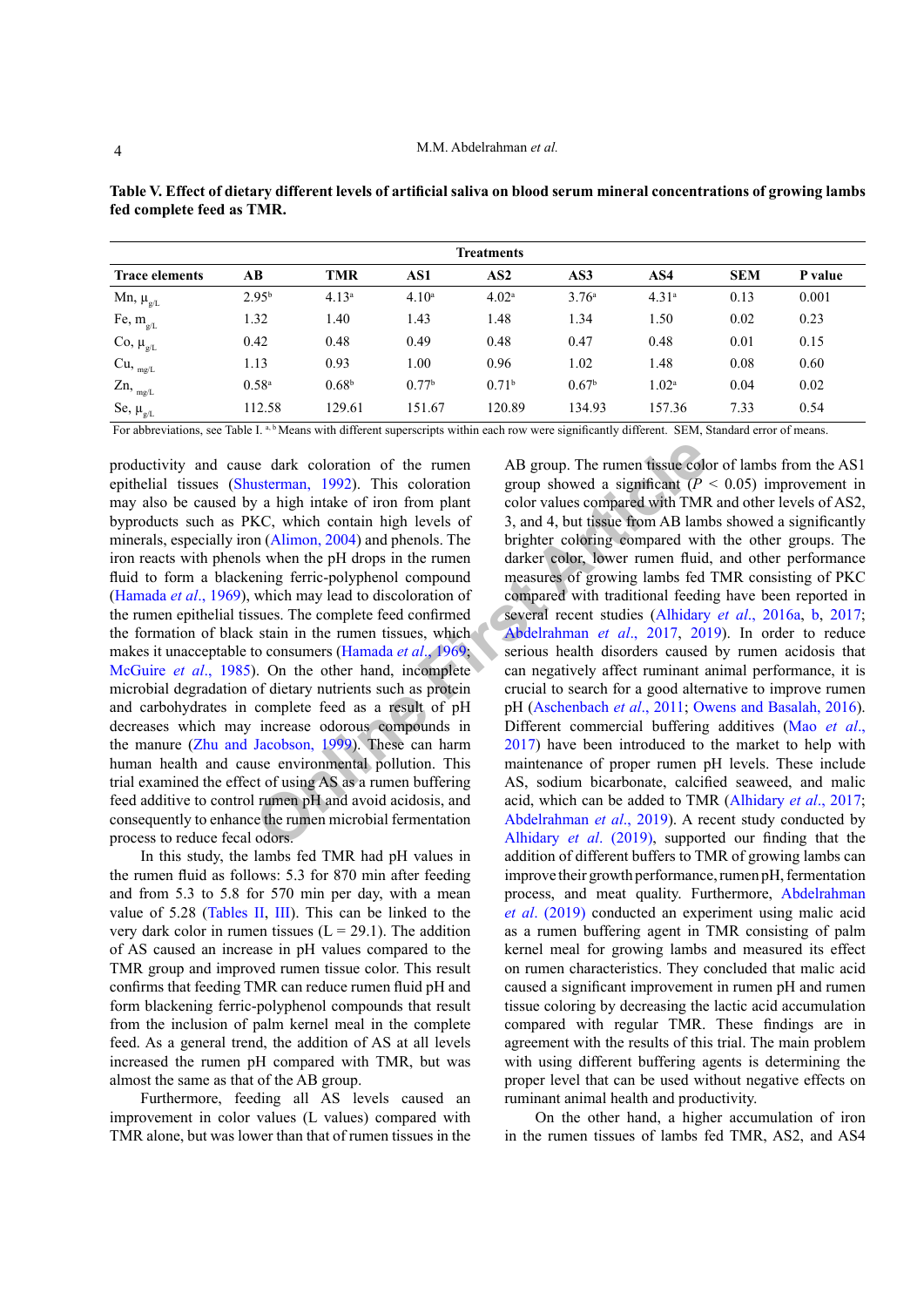compared with those of AB, AS1, and AS3, which may indicate that high iron intake and accumulation in the rumen tissues resulting from the formation of ferricpolyphenol compounds play a crucial role in dark coloring, in addition to other factors. Regarding the trace mineral status of growing lambs as a result of feeding TMR with or without AS at different levels, feeding lambs complete feed improved blood serum trace mineral levels compared with traditional feeding because of the well-balanced mineral additives in the complete feed. There was no significant effect of the treatment on trace mineral levels in the blood serum, except for Mn and Zn. All of the trace mineral values were within normal levels according to [Puls \(1990\)](#page-5-13). Moreover, the Mn and Zn levels in the blood serum of lambs from the AB group were significantly lower than those in the other dietary groups (Table V).

The AB group were significantly<br>
other dietary groups (Table V).<br>
The an acute environmental problem<br>
IT) and have an adverse effect on<br>
environment (Ushida *et al.*, 2003;<br>
DIT). Manipulation of the runen<br>
prissions of t Fecal gas odors are an acute environmental problem ([Singh and Rashid, 2017](#page-6-1)) and have an adverse effect on human health and the environment (Ushida *et al*., 2003; [Singh and Rashid, 2017](#page-6-1)). Manipulation of the rumen fermentation process by using feed additives is a potential solution for reducing emissions of these gases. In this study, the effects of using AS on the fecal unacceptable smells, which are linked to acetic acid,  $H_2S$ , and  $NH_3$ emissions, were analyzed. There was no significant effect of treatment on acetic acid emission levels, but significant differences were reported for  $H_2S$  emissions as a result of the treatments. A significantly lower fecal  $H_2S$  was reported for lambs fed AB, but a higher value was reported for lambs from AS3 and AS4. Lambs from the TMR, AS1, and AS2 groups were not significantly different ( $P > 0.05$ ; [Table IV](#page-2-3)), but numerically lower values were found for lambs from the AS1 group. Furthermore, for  $NH<sub>3</sub>$  levels, no significant differences were found, but there was a trend of variation between all treatment groups. To our knowledge, no studies have investigated the effect of using AS on fecal gas emissions, especially in ruminant animals. The numerical differences detected between all treatment groups in term of fecal gases gives a general indication of improvement as a result of using AS as a feed additive to improve nutrient digestibility, especially protein and carbohydrate.

## **CONCLUSION**

AS supplementation with complete feed as a TMR improved rumen fluid pH and rumen tissue coloring, but a negative effect on the growth performance of lambs was found at high levels of AS supplementation. Moreover, AS1 and AS3 supplementation reduced the iron accumulation in rumen epithelial tissues, which may indicate that high iron intake plays a role in dark rumen pigmentation by forming blackening ferric-polyphenol compounds, in addition to other possible factors that are not yet well-defined. Including Level 1 AS (15 kg/ton: 22.5 gm/ lamb/day) is highly recommended to improve the rumen fermentation process by increasing rumen pH value to >5.8. Moreover, this can reduce the dark pigmentation of rumen epithelial tissues and fecal  $NH<sub>3</sub>$  emissions.

## **ACKNOWLEDGMENTS**

The authors would like to extend their sincere appreciation to the Deanship of Scientific Research at King Saud University for funding this work through research group RG -1441-408.



- <span id="page-4-4"></span>Abdelrahman, M., Alhidary, I.A., Albaadani, H.H., Alobre, M., Khan, R.U. and Aljumaah, R.S., 2019. Effect of palm kernel meal and malic acid on rumen characteristics of growing Naemi lambs fed total mixed ration. *Animals*, **9**: 408. [https://doi.](https://doi.org/10.3390/ani9070408) org/10.3390/ani9070408
- <span id="page-4-3"></span>Abdelrahman, M.M., Alhidary, I., Alyemni, A.H., Khan, R.U., Bello, A.R., Al-Saiady, M.Y., and Amran, R.A., 2017. Effect of alfalfa hay on rumen fermentation patterns and serum biochemical profile of growing Naemi lambs with *ad libitum* access to total mixed rations. *Pakistan J. Zool.*, **49**: 1519–1522. [https://doi.org/10.17582/journal.](https://doi.org/10.17582/journal.pjz/2017.49.4.sc6) pjz/2017.49.4.sc6
- <span id="page-4-0"></span>Alharthi, A.H., Al-Baadani, H.H., Al-Badawi, M.A., Abdelrehman, M.A., Alhidary, I.A. and Khan, R.U., 2021b. Effects of sunflower hulls on productive performance, digestibility indices and rumen morphology of growing Awassi lambs fed with total mixed rations. *Vet. Sci.*, **8**: 174-184. [https://](https://doi.org/10.3390/vetsci8090174) [doi.org/10.3390/vetsci8090174](https://doi.org/10.3390/vetsci8090174)
- <span id="page-4-1"></span>Alharthi, A.S., Alobre, M.M., Abdelrahman, M.M., Al-Baadani, H.H., Swelum, A.A., Khan, R.U. and Alhidary, I.A., 2021a. The effects of different levels of sunflower hulls on reproductive performance of yearly ewes fed with pelleted complete diets. *Agriculture,* **11**: 959. [https://doi.org/10.3390/](https://doi.org/10.3390/agriculture11100959) [agriculture11100959](https://doi.org/10.3390/agriculture11100959)
- <span id="page-4-2"></span>Alhidary, I., Abdelrahman, M.M., Alyemni, A.H., Khan, R.U., Al-Mubarak, A.H. and Albaadani, H.H., 2016a. Characteristics of rumen in Naemi lamb: morphological characteristics in response to altered feeding regimen. *Acta Histochem.*, **118**: 331–337.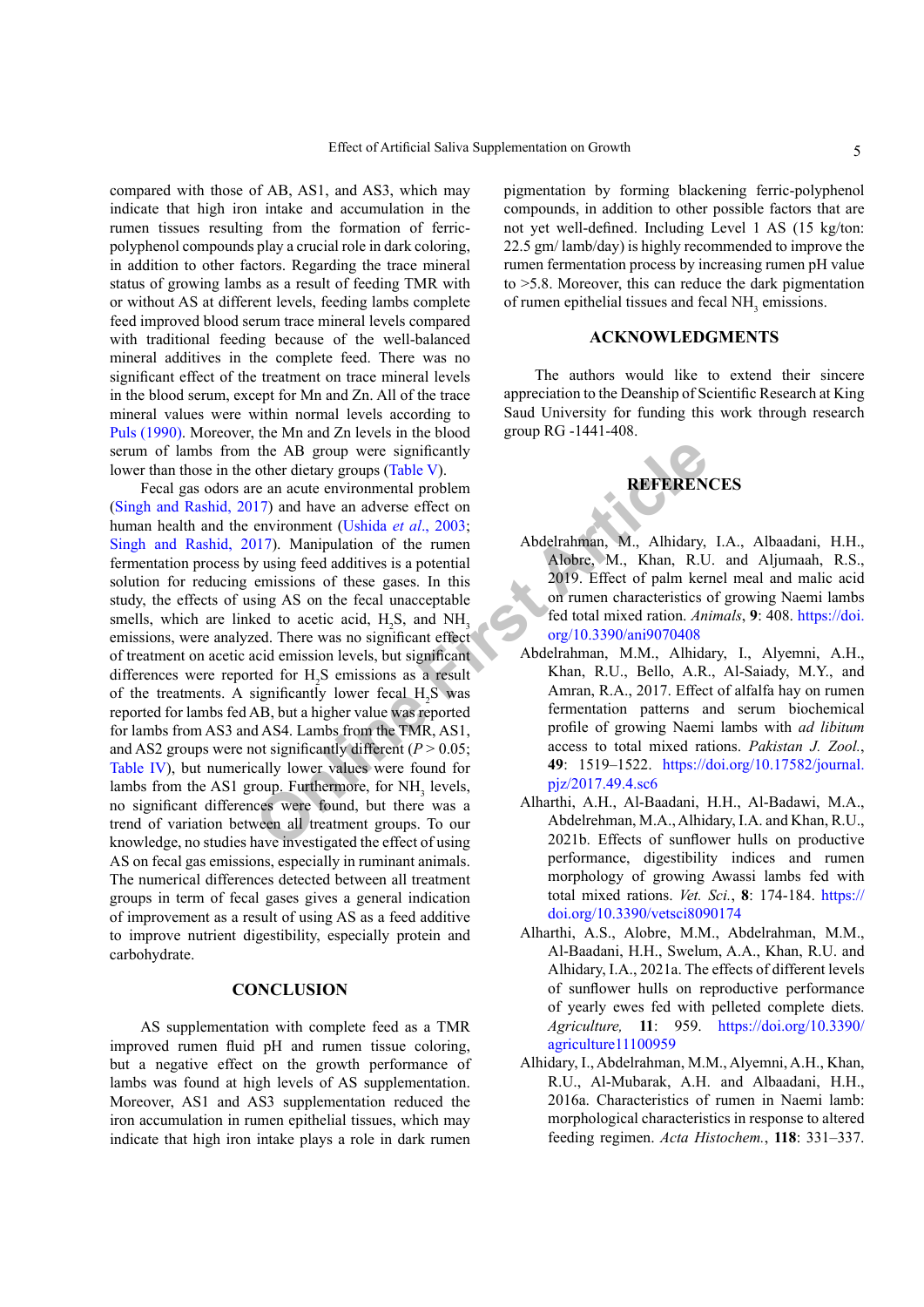<https://doi.org/10.1016/j.acthis.2016.03.002>

- Alshamiry, F.A., Abdelrahman, M.M., Alyemni, A.H., Khan, R.U., Al-Saiady, M.Y., Amran, R.A. and Alshamiry, F.A., 2016. 2016b. Effect of alfalfa hay on growth performance, carcass characteristics, and meat quality of growing lambs with ad libitum access to total mixed rations. *Rev. Bras. Zootec.,*  **45**: 302–308. [https://doi.org/10.1590/S1806-](https://doi.org/10.1590/S1806-92902016000600004) [92902016000600004](https://doi.org/10.1590/S1806-92902016000600004)
- <span id="page-5-9"></span>Alhidary, I.A., Abdelrahman, M.M., Aljumaah, R.S., Alyemni, A.H., Ayadi, M.A., and Al-Saiady, M.Y., 2017. Rumen discoloration of growing lambs fed with diets containing different levels of neutral detergent fiber. *Pakistan J. Zool.*, **49**: 1847–1855. https://doi.org/10.17582/journal. [pjz/2017.49.5.1847.1855](https://doi.org/10.17582/journal.pjz/2017.49.5.1847.1855)
- <span id="page-5-12"></span>https://doi.org/10.17582/journal. *Biochem. J.*, 43: 99–109.<br>
847.1855 bj0430099<br>
delrahman, M.M., and Elsabagh, McGuire, S.O., Miller, W.J.,<br>
on productive performance, runen m.M.W., Hos NY, and Is<br>
on productive performa Alhidary, I.A., Abdelrahman, M.M., and Elsabagh, M., 2019. A comparative study of four rumen buffering agents on productive performance, rumen fermentation and meat quality in growing lambs fed a total mixed ration. *Animal,* **13**: 2252–2259. <https://doi.org/10.1017/S1751731119000296>
- <span id="page-5-6"></span>Alimon, A.R., 2004. The nutritive value of palm kernel cake for animal feed. *Palm Oil Dev.,* 4**0**: 12–14.
- Aschenbach, J.R., Penner, G.B., Stumpff, F., and Gäbel, G., 2011. Ruminant Nutrition Symposium: Role of fermentation acid absorption in the regulation of ruminal pH. *J. Anim. Sci*., **89**: 1092–1107. https:// [doi.org/10.2527/jas.2010-3301](https://doi.org/10.2527/jas.2010-3301)
- Erwanto, I.R., Zakaria, W.A., and Prayuwidayati, M., 2012.The use of ammoniated zeolite to improve rumen metabolism in ruminant. *Anim. Prod.,* **13**: 138–142.
- Ghaemnia, L., Bojarpour, M., Mirzadeh, K.H., Chaji, M., and Eslami, M., 2010. Effects of different levels of zeolite on digestibility and some blood parameters in Arabic lambs. *J. Anim. Vet. Adv.*, **9**: 779–781. <https://doi.org/10.3923/javaa.2010.779.781>
- <span id="page-5-7"></span>Hamada, T., Maeda, S., and Kameoka, K., 1969. Effects of minerals on formation of color in the rumen epithelium of kids. *J. Dairy Sci.,* **53**: 588–591. [https://doi.org/10.3168/jds.S0022-0302\(70\)86257-](https://doi.org/10.3168/jds.S0022-0302(70)86257-9) [9](https://doi.org/10.3168/jds.S0022-0302(70)86257-9)
- <span id="page-5-2"></span>Jouany, J.P., 2006. Optimizing rumen functions in the close-up transition period and early lactation to drive dry matter intake and energy balance in cows. *Anim. Reprod. Sci.,* **96**: 250–264. [https://doi.](https://doi.org/10.1016/j.anireprosci.2006.08.005) [org/10.1016/j.anireprosci.2006.08.005](https://doi.org/10.1016/j.anireprosci.2006.08.005)
- <span id="page-5-1"></span>Krause K.M., and Oetzel G.R., 2006. Understanding and preventing subacute ruminal acidosis in dairy herds: A review. *Anim. Feed Sci. Tech.,* **126**: 215–236. <https://doi.org/10.1016/j.anifeedsci.2005.08.004>
- <span id="page-5-0"></span>Lee, W.S., Lee, B.S., Lee, S.C., Lee, S.S., Lee, S.Y., Lee, D.Y., and Ha, J.K., 2004. Effects of rice straw and rice hull supplement on rumination and chewing behavior in Hanwoo steers. *Kor. J. Anim. Sci.*, **46**: 49–54. [https://doi.org/10.5187/](https://doi.org/10.5187/JAST.2004.46.1.049) [JAST.2004.46.1.049](https://doi.org/10.5187/JAST.2004.46.1.049)
- <span id="page-5-11"></span>Mao, S., Huo, W., Liu, J., Zhang, R., and Zhu, W., 2017. In vitro effects of sodium bicarbonate buffer on rumen fermentation, levels of lipopolysaccharide and biogenic amine, and composition of rumen microbiota. *J. Sci. Fd. Agric.*, **97**: 1276–1285. <https://doi.org/10.1002/jsfa.7861>
- <span id="page-5-3"></span>McDougall, E.I., 1948. Studies on ruminant saliva. 1. The composition and output of sheep's saliva. *Biochem. J.,* **43**: 99–109. [https://doi.org/10.1042/](https://doi.org/10.1042/bj0430099) bj0430099
- <span id="page-5-8"></span>McGuire, S.O., Miller, W.J., Gentry, R.P., Neathery, M.W., Ho, S.Y., and Blackmon, D.M., 1985. Influence of high dietary iron as ferrous carbonate and ferrous sulfate on iron metabolism in young calves. *J. Dairy Sci.,* **68**: 2621–2628. [https://doi.](https://doi.org/10.3168/jds.S0022-0302(85)81146-2) [org/10.3168/jds.S0022-0302\(85\)81146-2](https://doi.org/10.3168/jds.S0022-0302(85)81146-2)
- <span id="page-5-4"></span>Nagaraja, T.G., and Titgemeyer, E.C., 2007. Ruminal acidosis in beef cattle: the current microbiological and nutritional outlook. *J. Dairy Sci.*, **90**: E17–E38. <https://doi.org/10.3168/jds.2006-478>
- Nik-Khan, A., Sadeghi, A A., 2002. *Natural clinoptilolite-tuff effects on health homo-immuno parameters in newborn calves.* Zeolite '02, 6<sup>th</sup> International Conference, Occurrence, Properties and Utilisation of Natural Zeolites, pp. 253-265.
- Nockels, C.F., Kintner L.D., and Pfander, W.H., 1966. Influence of ration on morphology, histology and trace mineral content of sheep rumen papillae. *J. Dairy Sci.,* **49**: 1068–1074. [https://doi.org/10.3168/](https://doi.org/10.3168/jds.S0022-0302(66)88019-0) [jds.S0022-0302\(66\)88019-0](https://doi.org/10.3168/jds.S0022-0302(66)88019-0)
- <span id="page-5-10"></span>Owens, F.N. and Basalan, M., 2016. *Ruminal fermentation*. In Rumenology (ed. D Millen, MDB Arrigoni and RDL Pacheco), Springer International Publishing Switzerland, Cham, Switzerland. pp. 63–102. [https://doi.org/10.1007/978-3-319-30533-](https://doi.org/10.1007/978-3-319-30533-2_3) [2\\_3](https://doi.org/10.1007/978-3-319-30533-2_3)
- <span id="page-5-13"></span>Puls, R., 1988. *Mineral levels in animal health*. *Diagnostic data.* Sherpa International, USA.
- Sadeghia, A.A., and Shawrang, P., 2006. The effect of natural zeolite on nutrient digestibility, carcass traits and performance of Holstein steers given a diet containing urea. *Anim. Sci.,* **82**: 163–167. <https://doi.org/10.1079/ASC200524>
- <span id="page-5-5"></span>Shusterman, D., 1992. Critical review: The health significance of environmental odor pollution. *Arch. environ. Hlth.,* **47**: 76–87. [https://doi.org/10.1080/0](https://doi.org/10.1080/00039896.1992.9935948)